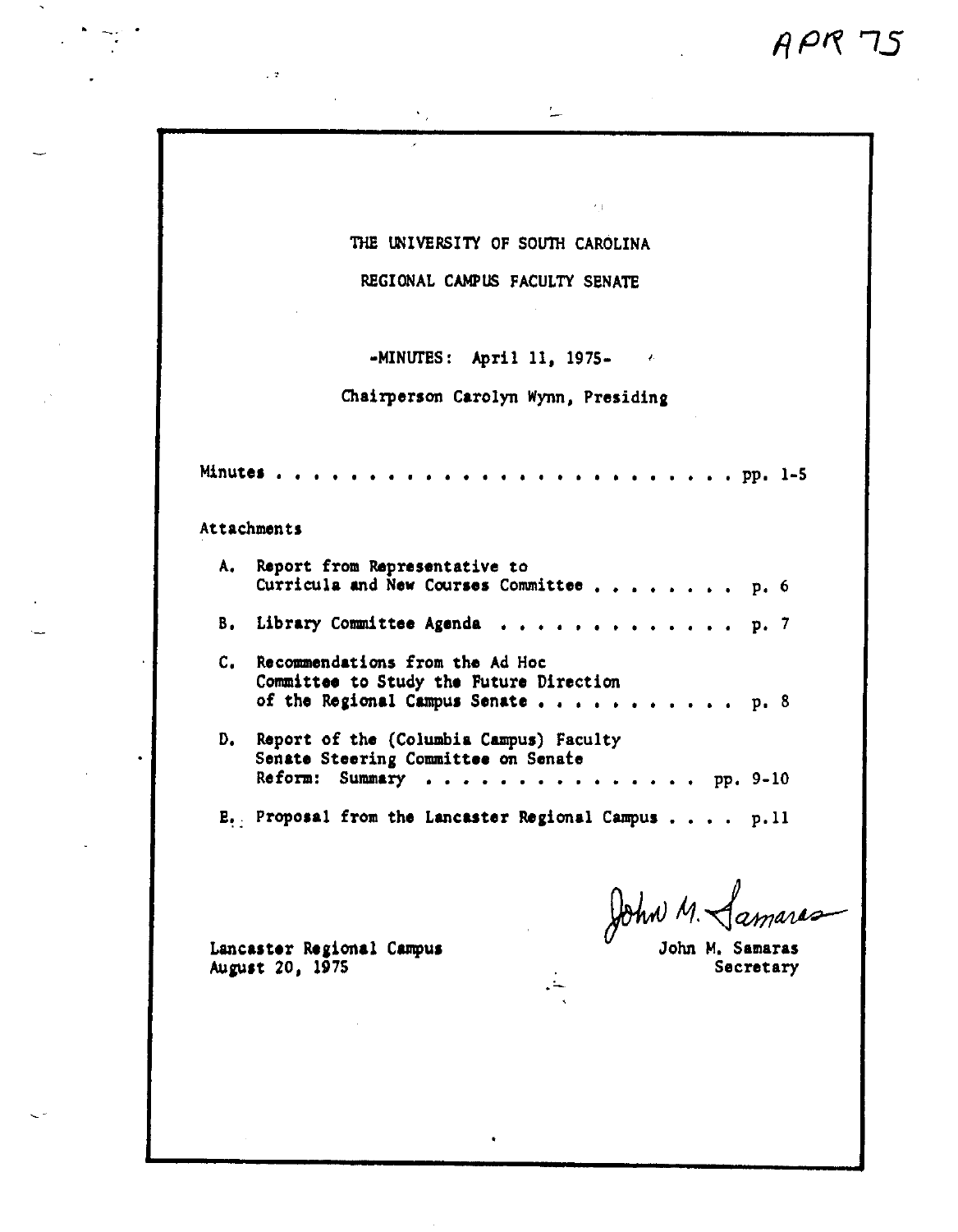## REGIONAL CAMPUS FACULTY SENATE MINUTES OF MEETING April 11, 1975

Welcome

<u>Contractive Common</u>

 $\sim$  2

The Senate was called to order by Chairperson Carolyn Wynn (Spartanburg), Director Darwin 8, Bashaw welcomed the Senators to the Beaufort Campus and invited them to enjoy the many activities available in the **area,** 

'Minutes of February 14, 1975 Approved

Chairperson Wynn called for corrections to the minutes of<br>the February 14, 1975 meeting. It was pointed out that the date<br>at the top of the first page is in error. The date should be<br>February 14, 1975. With that correction

A. Dr. H. Willard Davis commented on some of the actions taken by the Senate at its November meeting. With regard to the

I, Comments by University Officers

Dr, Davis

Dr, Duffy

Nominating Committee Report

 $\mathcal{L}^{(1)}$ 

Committee<sup>-</sup> B. Dr. John J. Duffy briefly reported on the activities of the<br>Committee of Nine for the five smaller campuses. He stated that<br>recommendations for promotion and tenure would be forthcoming.

Faculty Manual revisions, Dr. Davis stated that the items dealing<br>with the Faculty Senate operations would be approved, viz. the<br>composition of the Executive Committee and the maximum number of<br>Senators (6 per 600 FTE). Co

II, Report of the Nominating Committee

Professor Betty Martin (Union) reported for the Nominating Committee. Prof, Martin summarized the activities of each of the nominees as they were introduced. The nominees were for Vice Chair-<br>person, <u>Dr. Don Weser (Sumter</u> (Beaufort; for Faculty Welfare Committee Representative, Dr. Harry<br>Shealy (Alken); for Committee on Curricula and New Courses Represen-<br>tative, Dr. Darcy Carr (Coastal); for Library Committee Representative,<br>Dr. Conway Hen Affairs Dr. Conway Henderson (Spartanburg); and for the Committee Representative<br>Affairs and Faculty Liaison Representative, Chairperson Carolyn Wynn<br>(Spartanburg). Chairperson Wynn stated that the floor would be opened<br>for furthe

Standing Comm, Reports

Ri ehts and **Res**ponsibilities Committee

III, Standing Committee Reports

A. Rights and Responsibilities - Professor Jimmie E. Nunnery (Lancaster), Chairperson. Professor Nunnery asked Dr, Davis whether any action had been taken on the matter of respresentation for the Military on the Committee of

l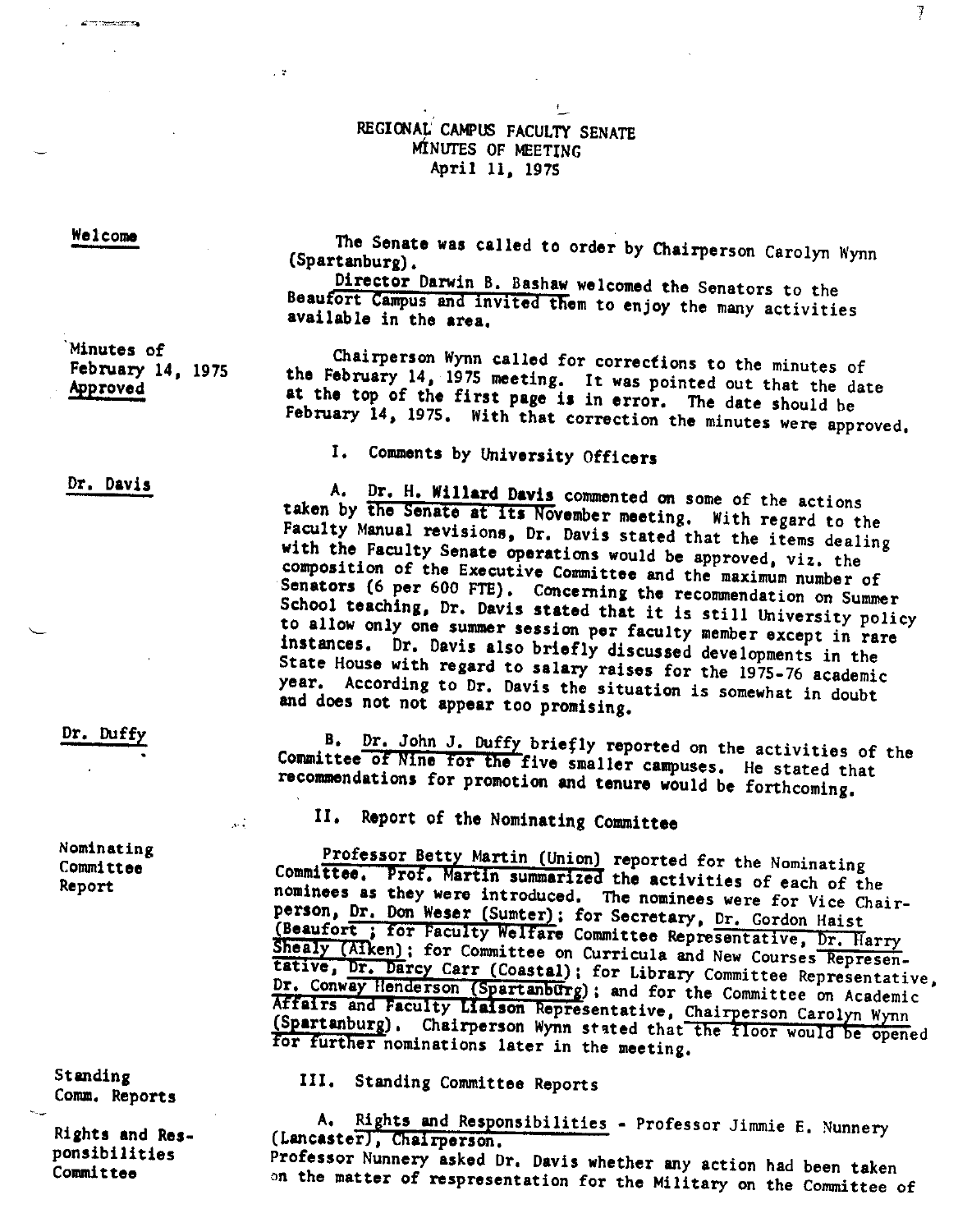Nine, Dr, Davis responded that the Columbia Campus Faculty Welfat Committee has sent a letter to President Patterson recommending inclusion of the Military on the Committee of Nine,

Professor Nunnery next asked Dr, Davis whether action had been **taken** on the matter of giving equal opportunity for summer school teaching for faculty hired after September 1, 1973, Dr, Davis responded that the matter had not been given consideration at the highest levels, Two major problems encountered with the recommendation are that (1) it would involve the Regional Campuses functioning differently to the Columbia Campus and (2) the financial capability of implementing the recommended policy, Dr, Davis asked how faculty members would be paid in a situation in which there was not enough money to give everyone their' fifteen percent, Professor Nunnery asked the Secretary to read the motion, passed by the Senate, concerning summer school teaching for faculty hired after September 1, 1973, The Secretary read from the minutes of the November 22, 1974 meeting, (See Reg, Camp, Faculty Minutes, November 22, 1974, Attachment C, p, 3, "Amendments, Item 2, See also page 6,) Dr, Davis summarized the rationale for the present policy and reiterated concerns about financing the recommended change. Dr. Conway Henderson(Spartanburg) pointed out that the change was recommended because the present policy could be viewed as discriminitory in a court case, Further discussion centered around how faculty members would be paid and the fact that in some cases faculty members might not receive their fifteen percent,

However, no conclusion (i.e. recommendations) were made.<br>Professor Nunnery, in behalf of the Committee, moved to amend and endorse the Lancaster Campus Proposal. Chairperson Wynn requested that the motion be held an abeyance until the Proposal came to the floor, Professor Nunnery agreed,

B, Financial Concerns Committee - Professor L. Wade Chittam (Lancaster), Chairperson:

**Presented** two motions for,action by the Senate.

1. To have a subcommittee of the Financial Concerns Committee meet with the finance committees of the General Assembly of the State of South Carolina to communicate the financial concerns of the several faculties of the Regional Campuses of the University of South Carolina,

Discussion: Professor Samuel C, Greenly (Beaufort) inquired as to the purpose of the motion and whether such activity would help matters, Dr, Davis indicated that the Committee is approached from all sides on such matters and that Regional Campuses have approached their local delegations, He stated that this is a difficult political **year** for such activity, Professor .Churchill Curtis (Salkehatchie) stated that the motion came about **as a** result of accusations that the Financial Concerns Committee was not doing its job. Dr. Davis stated that he would help to get the 'appointments,

The motion was approved, Professor Chittam stated that he would **take** charge of designating the subcommittee,

2, To establish **a** study group to consider areas of professior 1 development among the Regional Campus Faculty,

Discussion: Professor Chittam pointed out that for example, the study group could investigate the availability of funds for taking courses or doing research during the summer.

Financial Concerns Committee

Motion 1

Motion 1 approved

Motion 2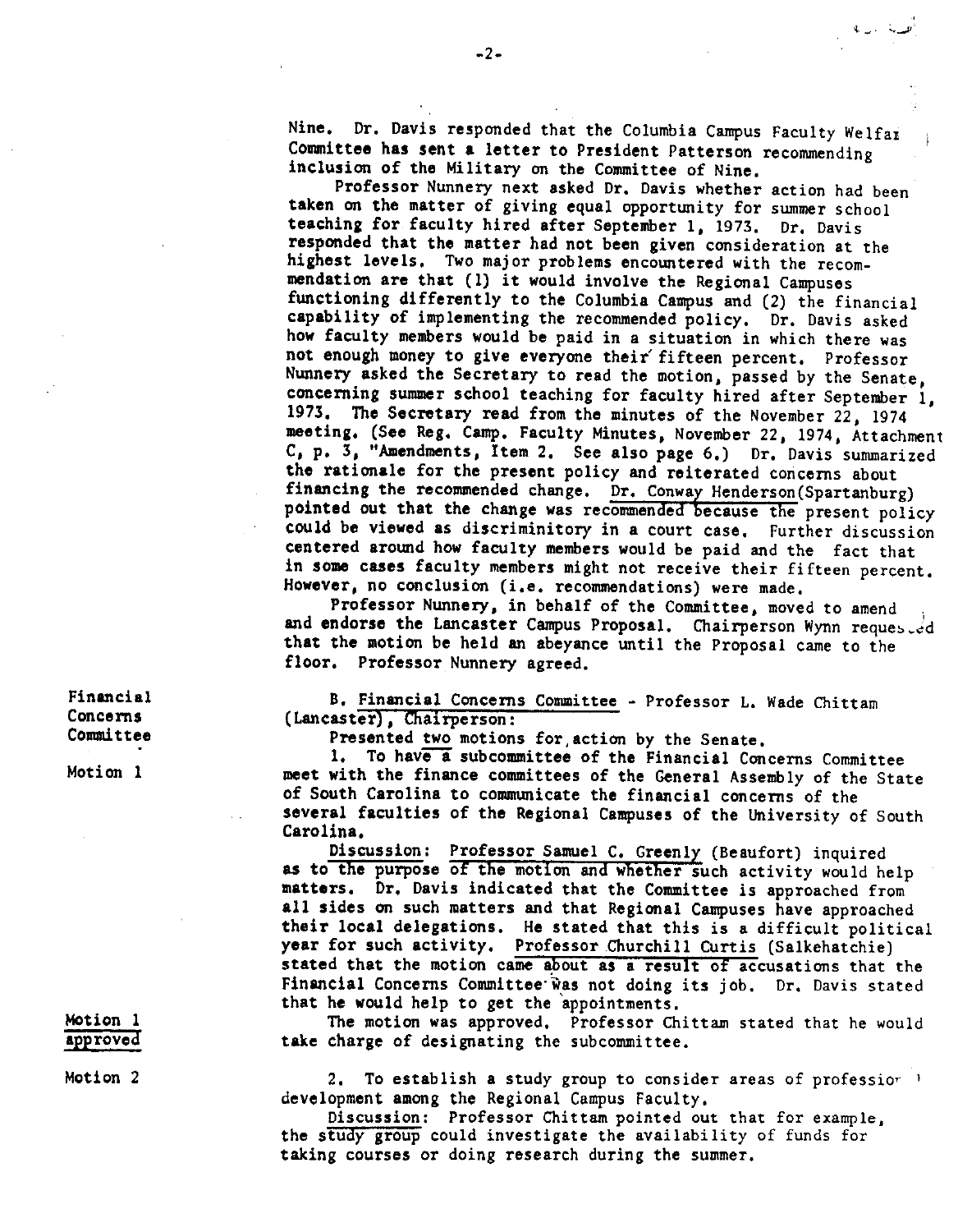Motion 2 approved  $\ddot{\phantom{0}}$ 

IUSC Committee

Curricula and New Courses Committee

Library Committee

Grade Chanee Committee

Faculty Welfare Committee

**Academic**  Affairs and Faculty **Liaison** 

No old business The motion was approved,

Professor Chittam **asked** the Executive Committee to appoint the Study Group,

¥

C. Intra University Services and Communication Committee-Professor Andrew Crosland (Spartanburg), Chairperson: No report.

IV, Special Committee Reports,

A. Curricula and New Courses Committee - Dr, Calvin Smith (Aiken), Representative:

Professor Nancy Staley (Aiken) read a report from Dr. Smith, who was not present (see Attachment A). Dr. Davis commented that faculty members should make better use of the repreresentatives to **the** Columbia Campus Committees with respect to getting views and concerns into Columbia. Dr. James Brown (Spartanburg) suggested that Senators should inform their faculties of the names of the Regional Campus representatives to the Columbia Campus committees, Chairperson Wynn requested that the representatives notify the Chairpersons of the delegations as to the particulars of upcoming meetings of their respective committees,

B. Library Committee - Professor Edna E, Shook (Lancaster), **Representative:** 

Professor James Farmer (Lancaster) reported that Professor Shook was ill and could not attend the meeting. He reported the **agenda** for the April 16, 1975 meeting of the Library Committee (see Attachment B), Professor Farmer reported that moving into the new library would begin around the first of November and would be ready for service by the beginning of the Spring Semester, 1976,

C, Grade Change Committee - Dr, W, R. Allen (Aiken), Representative:

Dr. Allen reported that the proposed grading system was approved by the Columbia Campus Senate at a special meeting in late February. The A, B, C, D, F system was reinstated and will go into **effect** beginning with the Fall semester, 1975, The "plus" system **was** not approved, the suspension rules were changed slightly and the GPR for graduation with honors was slightly lowered,

D. Faculty Welfare Committee - Professor Jerry Dockery (Military), Representative,  $\mathbb{R}^2$ 

No report.

E. Committee on Academic Affairs and Faculty Liaison - Professor Jimmie E. Nunnery (Lancaster), Representative.

No report,

V, Unfinished Business - none,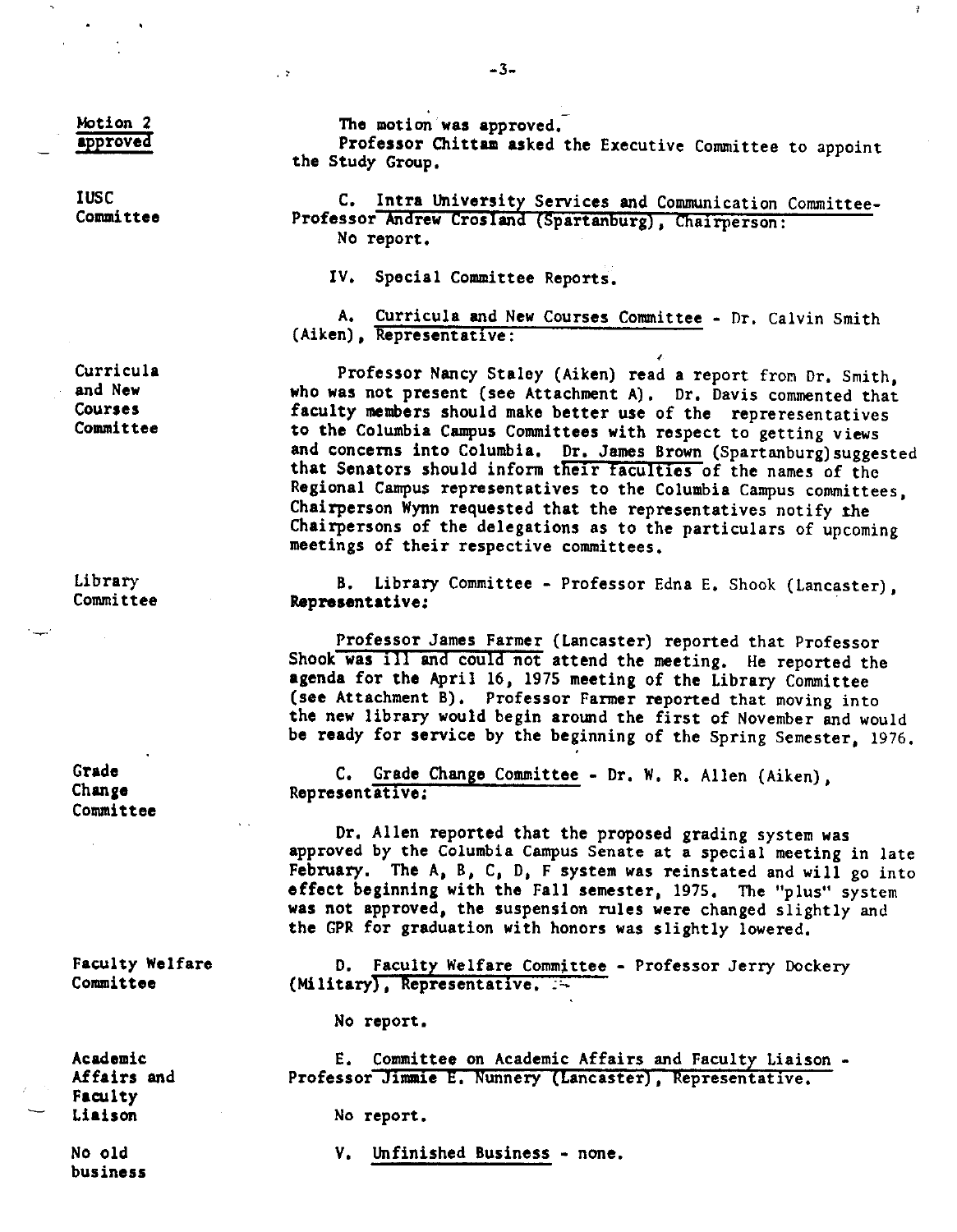New Business

Ad Hoc Committee Report

Motion to accept report

Motion approved

Lancaster Campus Proposal

Motion to amend

Motion to amend approved

Motion approved

Election of Officers IV, New Business

- 2

A. Report from the Ad Hoc Committee to Study the Future Direction of the Regional Campus Senate - Vice-Chairperson Emilie Towler (Aiken) summarized the activities and presented the recommendations of the Committee **(see** Attachment C), Professor Towler pointed out that items three and four of the report had been superseded by actions taken by the Columbia Campus Faculty Senate (see Attachment D, This proposal was adopted on April 28, 1975, by the General Faculty of the University,) Professor Towler then moved acceptance of the report.

Discussion. Professor Brown stated, for clarity, that only Items one and two were moved for acceptance, Professor Towler stated that Item three was also included. Dr. Davis suggested that the Senate pass a resolution taking "pleasurable notice" of the Columbia Campus Faculty Senate Steering Committee Report, Chairperson Wynn stated that a resolution to that effect would replace **Items** three and four,

The motion was approved.

B, Lancaster Campus Proposal (see Attachment E).

Professor Nunnery was given the floor for the Rights and Responsibilities Committee recommendation on the Proposal; On behalf of the Committee, Professor Nunnery moved to amend the Proposal by addition of the following statement:

The alternate member shall attend the Committee of Nine meetings only when the regular member cannot attend,

Professor Nunnery stated that the Rights and Responsibilities Committee unanimously endorsed and recommended adortion of the Proposal with that amendment,

There was no discussion of the motion to amend,

- The motion to amend the Lancaster Campus Proposal was approved by voice vote,

The floor was opened for discussion of the Proposal, as amended, Dr. Davis expressed reservations over the Proposal because the proposal broadened the membership of the Committee of Nine and thus would require further.action by the Board of Trustees on the Promotion and Tenure Policy already approved by the Board, He also questioned how the alternate would be informed of business he had-missed, Professor Nunnery stated that the regular member would be responsible for briefing the alternate taking his place.

• The motion was approved by voice vote.

C. Election of Officers for 1975-76,

Chairperson Wynn expressed her thanks for the cooperation of the Senators during the past year, She then gave the chair to Vice-chairperson Towler.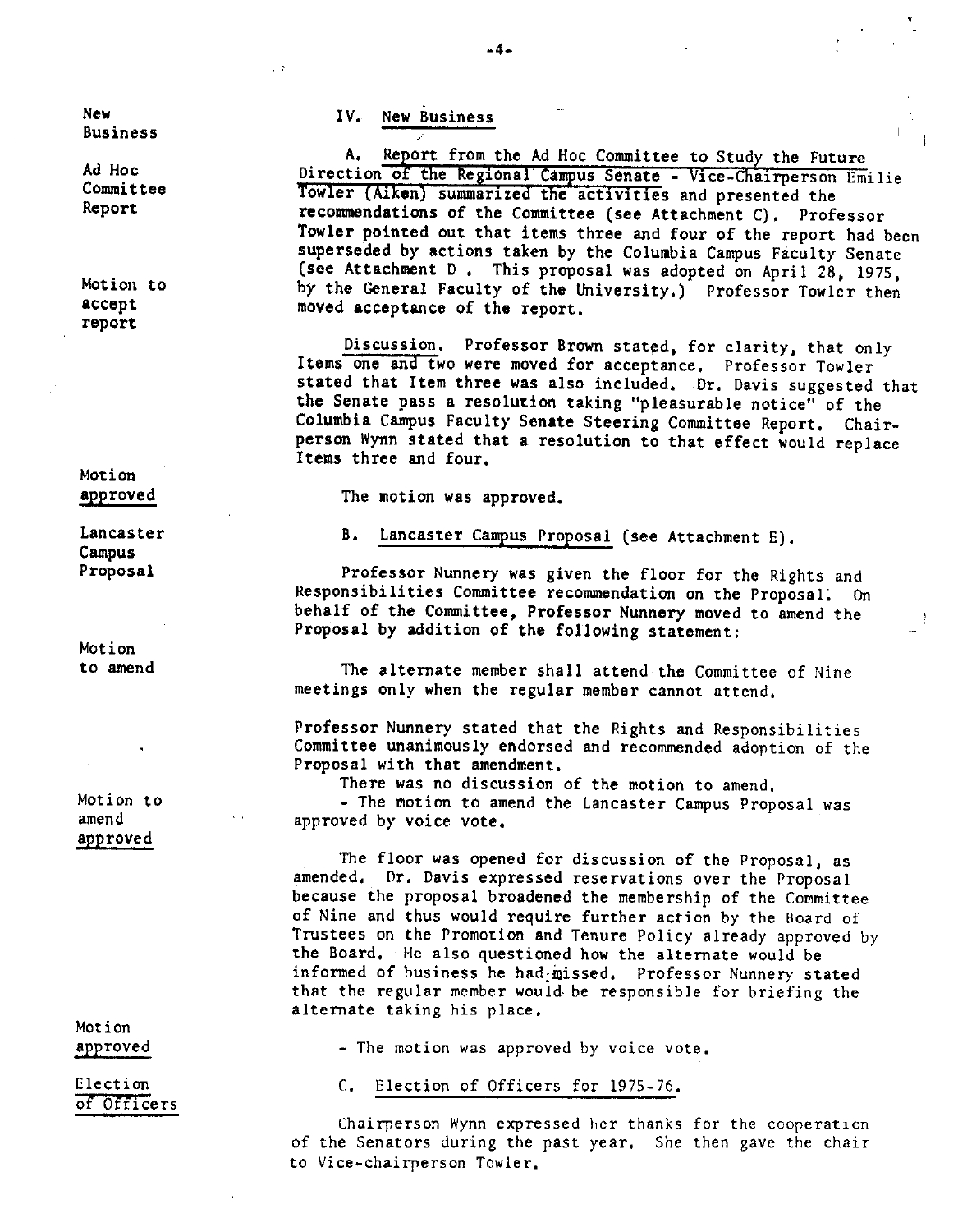Vice Chairperson **eh~** 

'

Other officers elect

Chairperson Towler opened the floor for further nominations to the office/of Vice Chairperson, There being no further nominations, Professor Brown moved that Professor Don Weser (Sumter) be accepted by acclamation.<br>- Motion approved,

7

The other nominees were also elected by acclamation to the positions for which they were nominated, They **are** Professor Gordon Haist (Beaufort), Secretary; Professor Harry Shealy (Aiken), Faculty Welfare Committee Representative; Professor Darcy Carr (Coastal), Curricula and New Courses Committee Representative; Professor Conway Henderson (Spartanburg), Library Committee Representative and Professor Carolyn Wynn (Spartanburg), Committee on Academic Affairs and Faculty Liaison Representative.

VII. Announcements

- Minutes of this meeting to be circulated in the Fall, 1975,
- Library Committee Representative and Committee on Academic Affairs and Faculty Liaison Representative are appointed by the President, President Patterson will be informed of the recommendations.

There being no further business, the meeting was adjourned,

 $\mathbb{C}^2$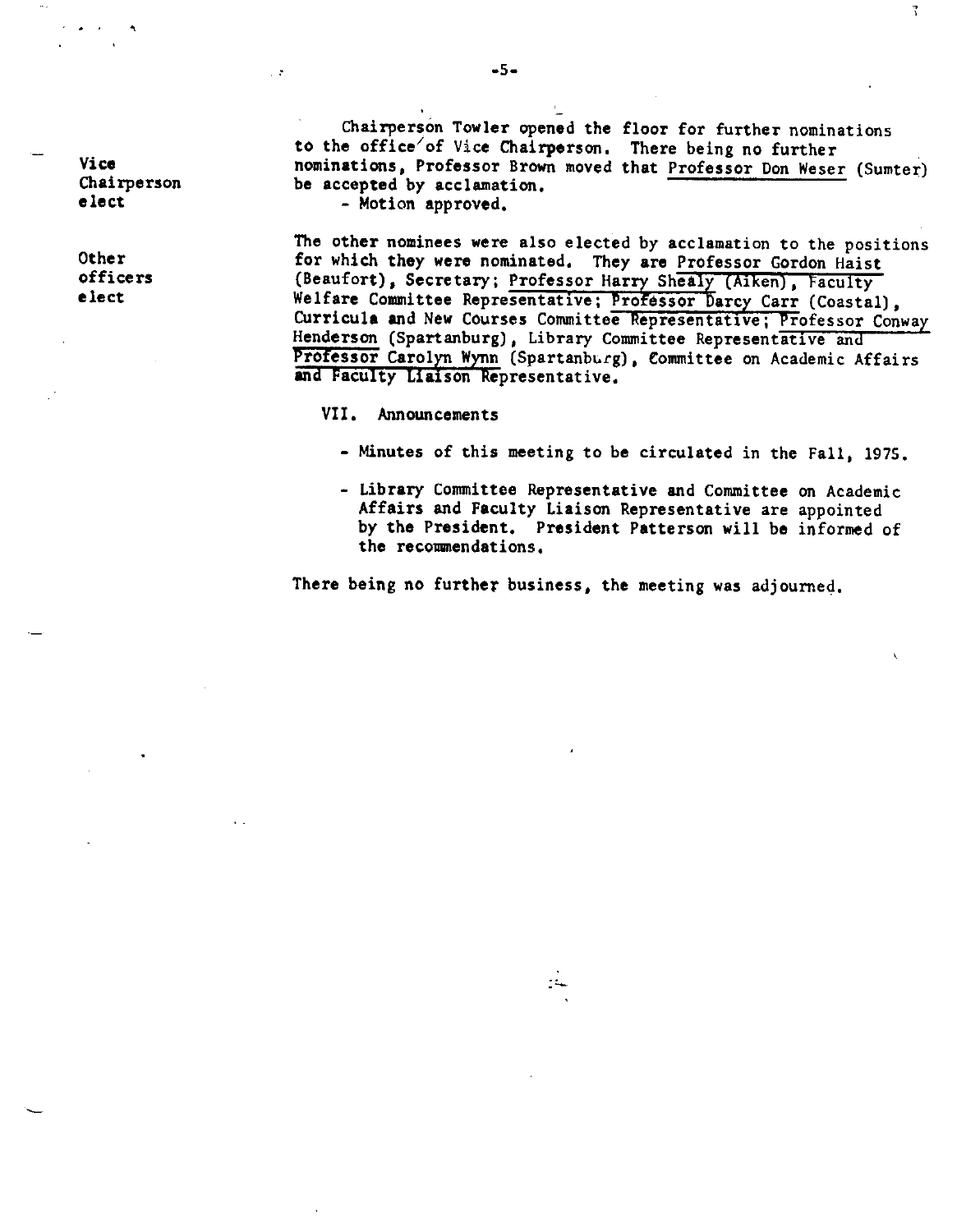#### Attachment A

# Report: Curricula and New Courses

This Committee had held 2 meetings since the last meeting of the Regional Campus Senate, The Courses and curriculum changes approved in the March meeting have been submitted to and acted upon by the Faculty Senate in its April 2, 1975 meeting. Please refer to the agenda for that meeting and the Faculty (Columbia) Senate minutes when they are distributed for changes that may affect your respective campuses, Of particular interest to the developing 4-year campuses will be the new 300-400 courses/changes and also the statement on the Double Major proposed for inclusion in the 1975-76 Undergraduate Catalogue,

Changes approved or acted upon in the April 9, 1975 meeting (this past Wednesday ) also include various course offerings at the 200 level and above and Curriculum Change in Freshman Year program *by* the College of Engineering, **These** proposals will be subject to the action of the Faculty Senate (Columbia) at its next meeting, Please read the minutes of "the Columbia Senate Meetings when they appear and also read the 1975-1976 Catalogue in your **area** when it appears later in the summer,

Final approval of the CLEP GENERAL Program is still pending at this time,

Respectfully,

W, Catvin Smith

April 11, 1975

-6-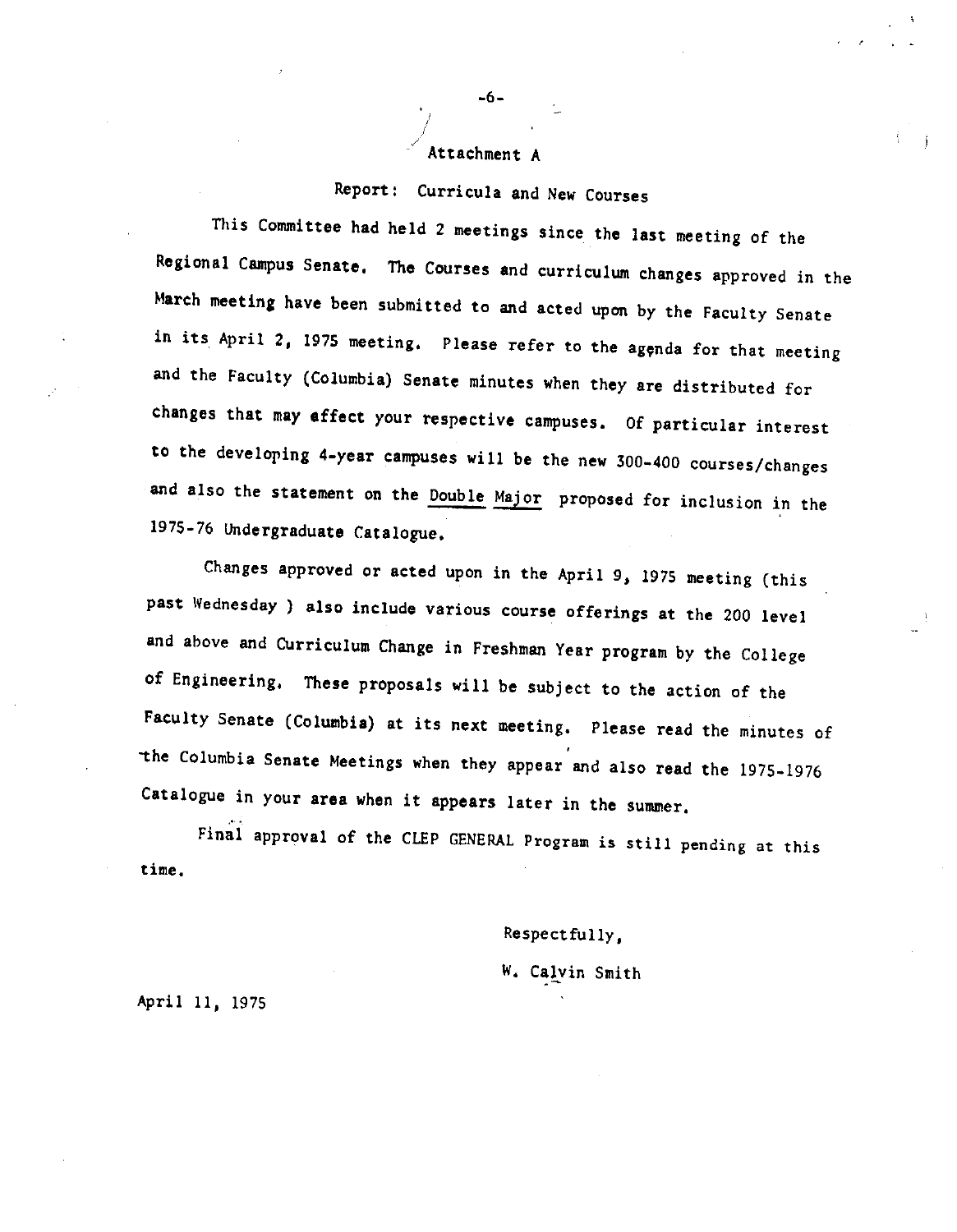-7-

### /Attachment B

### April 7, 1975

FROM: Robert L, Cargill, Chairman

TO: Library Committee

The Library Committee will **meet** in the Rare Book Room of McKissick Memorial Library at 3:30 p.m. on Wednesday, April 16, 1975. Items on the **agenda** include:

- 1, Move to the new library (see attached)
- 2, Assignment of faculty studies in the new library

 $\bullet$  .

 $\mathbb{R}$ 

3, Assignment of locked enclosures in the new library

 $\langle \cdot \rangle$ 

生

RC:lg attachment 1

 $\hat{\mathcal{M}}$  .

. ,

 $\overline{a}$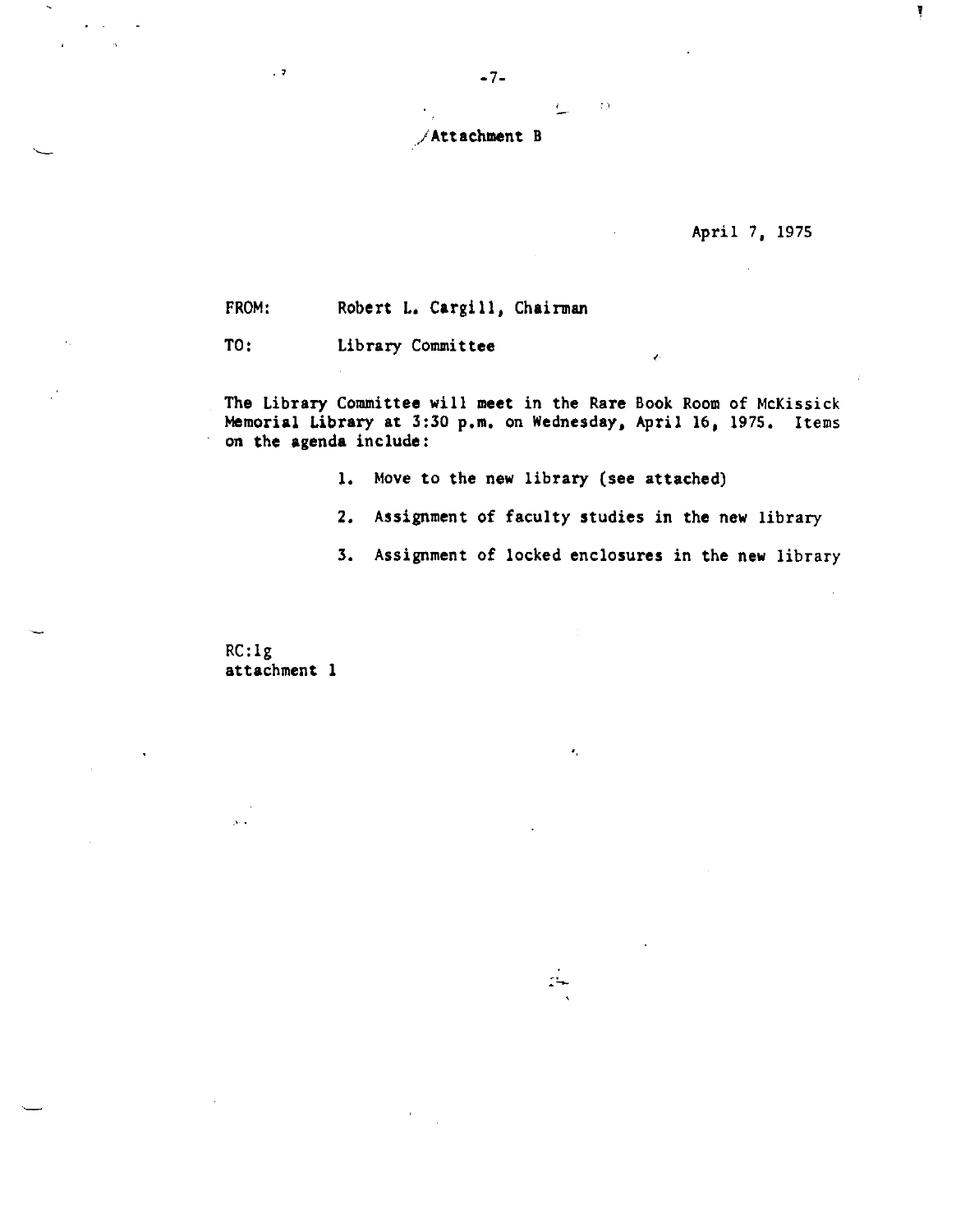### Attachment C

., .,

# RECOMMENDATIONS from the Ad Hoc Committee To Study The Future Direction of the Regional Campus Senate

, The Study Committee has discussed the matter of the future of the Regional Campus **Senate** and **makes** the following recommendations:

- 1, That the Regional Campus Faculty Senate continue in its present capacity with all Regional Campuses having representation,
- 2. That the Senate reorganize and restructure itself so as to deal more<br>effectively with matters pertaining to the larger campuses (Spartanburg,<br>Aiken and Coastal) on the one hand and with matters pertaining to the<br>smaller
- 3, That the Senate recommend to the Columbia Campus Senate that the Regional Campuses have representation in the Columbia Campus **Senate** with voice and vote and further that this representation consist of five Regional Campus Senators elected by the Regional Campus Senate,
- 4, That the representatives to the Columbia Campus Senate be constituted as follows:

The Chairperson of the Regional Campus<br>Senate, one representative from each of the larger campuses and one representative from the smaller campuses, subject to the restriction that there shall be no more than one representative from any **one** Regional Campus,

--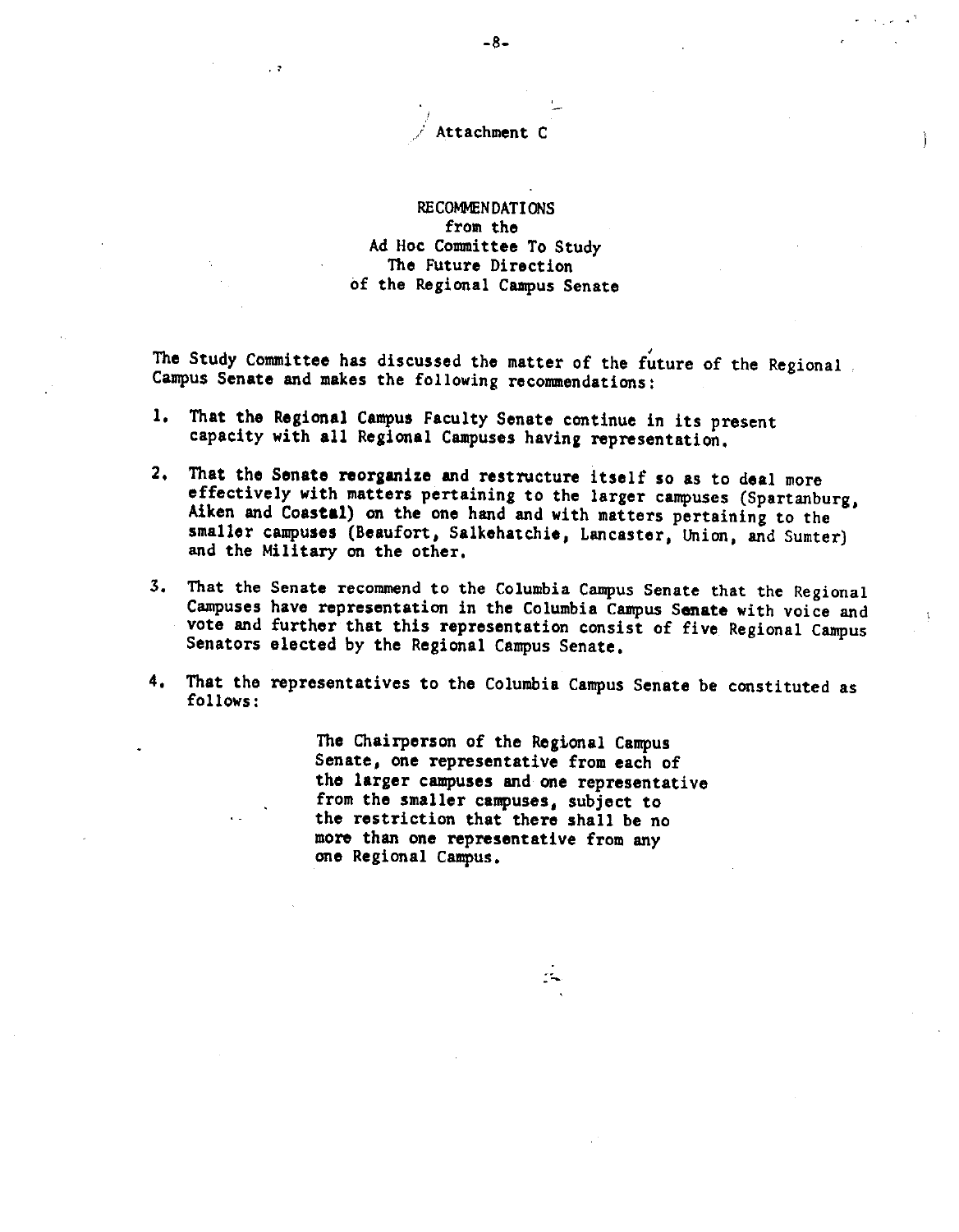# $\frac{1}{2}$  Attachment D

Report of the Faculty Senate Steering Committee on Senate Reform: Summary

The Membership (requires revision of Article II, Sections 2, and 3, and **Table** 1,)

Proposal: The number of Senate members allocated to each college, school, or regional campus is ten  $(10)$  percent of the total voting members of the University Faculty (full-time, assistant-full professor rank) in such college, school, or regional campus, **(a** change from eighteen (18) percent of the voting members of the faculty in the colleges and schools of the Columbia campus and a provision for ten (10) percent representation from the regional **campuses; ref, Table** 1,)

The Chairman and the Secretary (requires revision of Article III)

Proposal: The person designated to **serve as** Chainnan of the Senate will **serve** for a total of four **years** on the Senate Steering Committee, He shall serve his first-year as Chairman-elect, the second and third years as Chairman, and the fourth year as Past Chairman of the Faculty Senate, A Chairman-elect shall be elected at the beginning of the second **year** of the Chairman's two year term, i.e., at the beginning ot his third year of service on the Steering Committee (Table 2.),

Revision of the **Senate** bylaws, Article II, Sections 2, and 3, (additions or substitutions underlined),

Article II - Members

 $\sqrt{2}$ 

Section 2, The number of Senate·members allocated to each college, school, or regional campus is ten (10) percent of the total voting members of the University Faculty in such college, school, or regional campus, Each college, ·school, or regional campus shall establish and publish rules and procedures aoverning the election of its members to the Senate and the filling of vacancies. Those colleges or regional campuses which are departmentalized shall allocate the senators amongst the departments so as not to exceed the ten  $(10)$  percent limit for the total college or regional campus (Table 1).

Section 3, No **later** than the opening of the fall term each year, the dean of each college or school and the academic administrator of each regional campus should recalculate the number of members to the Senate which his college, school, or regional campus is entitled and revise the number of vacancies to be filled accordingly, provided that a reduction in appointment in the Senate of a college, school, or regional campus shall not result in the removal of any Senators from such college, school, or regional campus until the expiration of their term. (It is understood as a part of the motion for revision of the bylaws that the above provision for tenn completion would not apply during the overall reducation of the Senate from eighteen (18) to ten (10) percent of the University Faculty,)

The final reference to "college and school" in Section 2. and in Section 3, should read, for consistency, "college, school, or regional campus",

l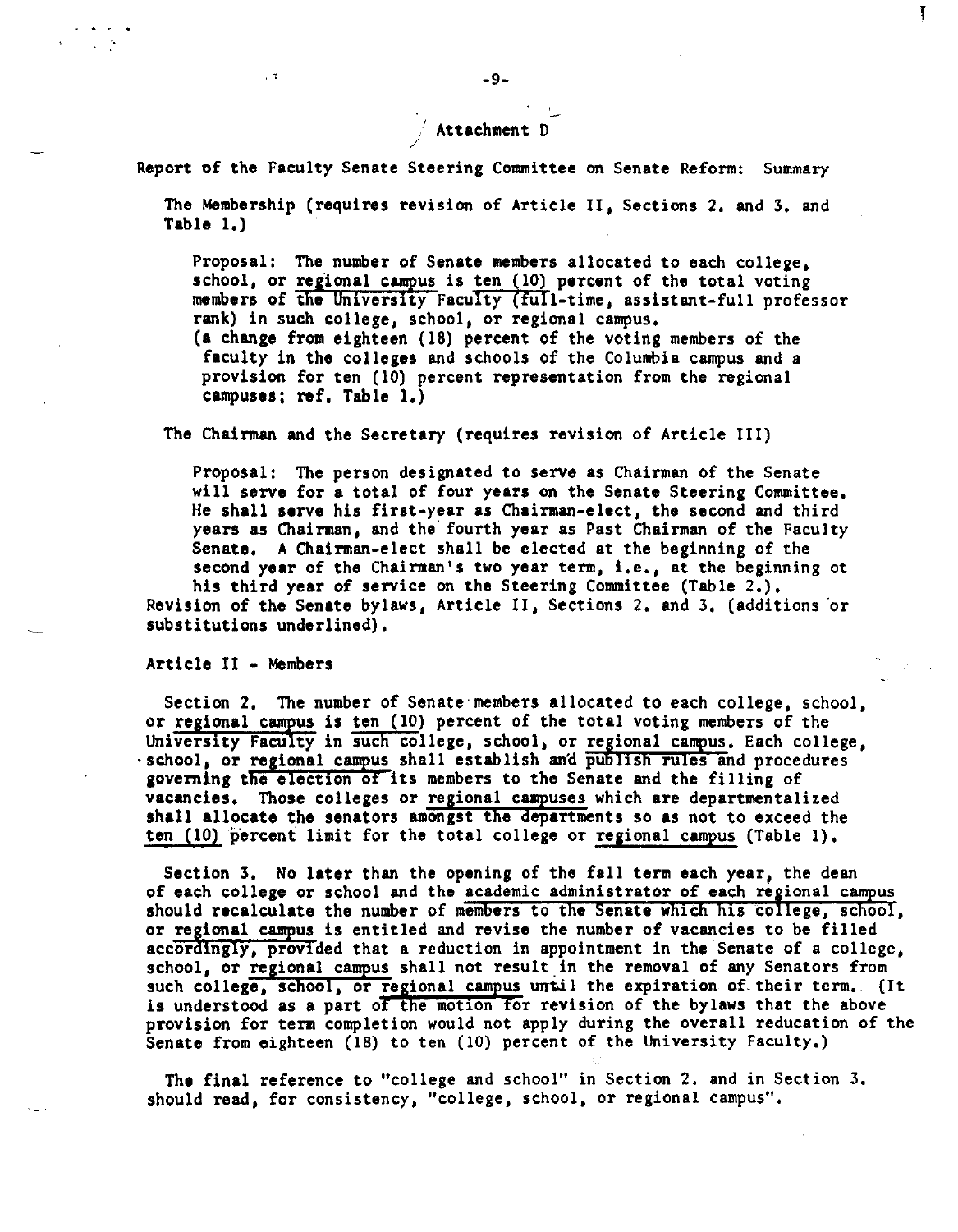# $\cdot$ Attachment D  $p$ ; 2

Revision of the Senate bylaws, Table 1.

 $\sim$   $^{\rm 3}$ 

## TABLE 1,

Number of full-time (not full time equivalent) faculty **at** or **above Assistant** Professor level, Number of senators for the college, school or regional campus.

| 1                               | 14  | 1  |
|---------------------------------|-----|----|
| 15                              | 24  | 2  |
| 25                              | 34  | 3  |
| 35<br>ł,                        | 44  | 4  |
| 45                              | 54  | 15 |
| 55                              | 64  | 6  |
| 65                              | 74  | 7  |
| 75                              | 84  | 8  |
| 85                              | 94  | 9  |
| 95<br>$\ddot{\phantom{1}}$      | 104 | 10 |
| 105<br>$\overline{\phantom{a}}$ | 114 | 11 |
| $115 - -$                       | 124 | 12 |
| $125 -$                         | 134 | 13 |
| 135                             | 144 | 14 |
| 145                             | 154 | 15 |
| 155<br>$\blacksquare$           | 164 | 16 |
| 165                             | 174 | 17 |
| 175                             | 184 | 18 |
| 185<br>$\blacksquare$           | 194 | 19 |
| 195<br>$\bullet$                | 204 | 20 |
| 205<br>$\ddot{\phantom{1}}$     | 214 | 21 |
| 215<br>$\blacksquare$           | 224 | 22 |
| 225<br>$\bullet$                | 234 | 23 |
| 235                             | 244 | 24 |
| 245                             | 254 | 25 |

.-

-10-